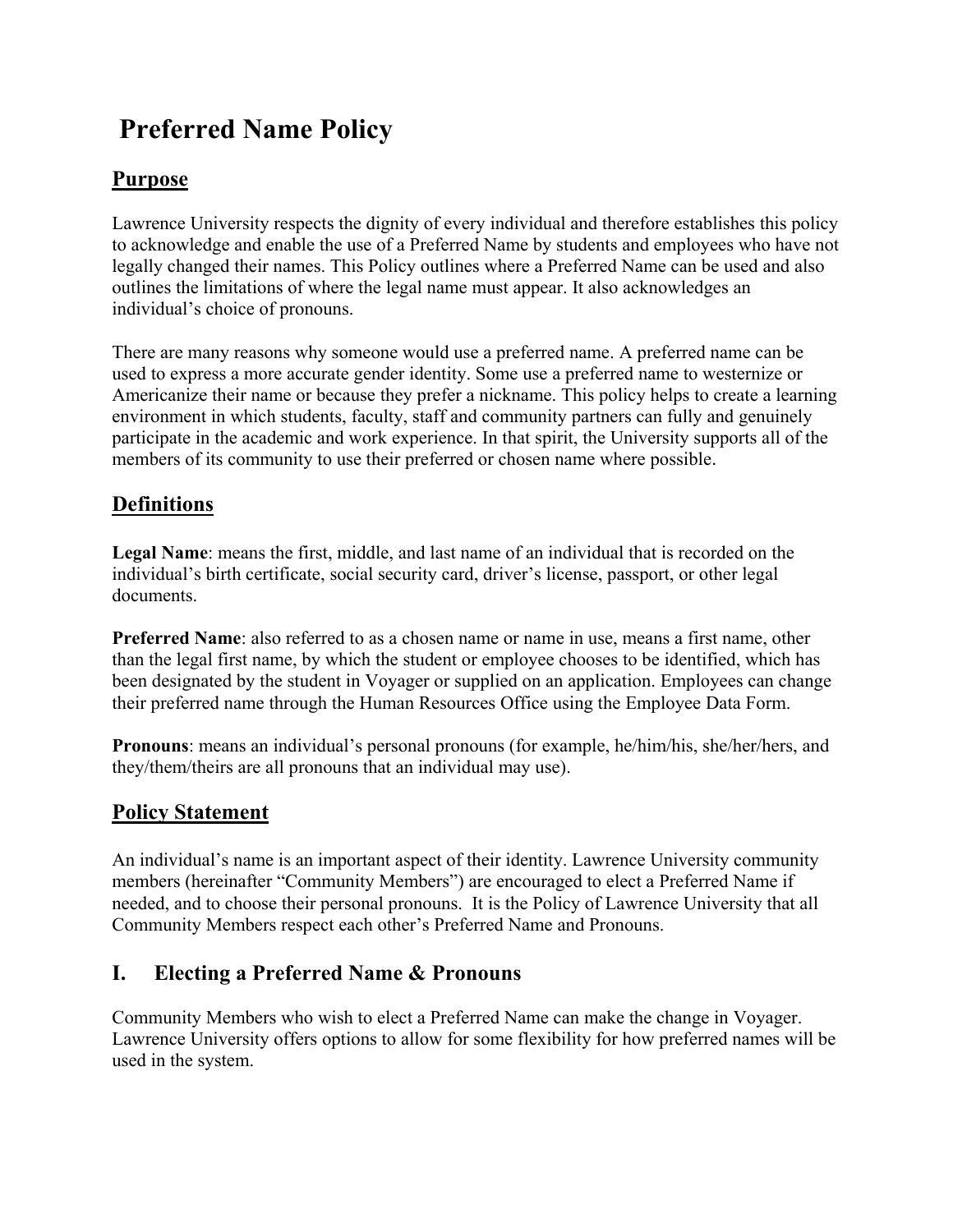**Option 1:** Provide an alternative first name and/or a middle name. This will become the default name used for communications. This option is often used for members of the community who use a nickname instead of their legal first name. This option does not change your Lawrence University email address if you are a student or prevent other members of the campus community from seeing your legal name.

With Option 1 the preferred name and often the legal name will appear in these locations:

#### **A. Voyager**

- Salutations and addresses directed to the user
- Instructor class lists (includes both preferred and legal name)
- Advisor lists (includes both preferred and legal names)
- Co-curricular records
- Student Organization rosters and membership displays

#### **B. Moodle**

Students can choose to update their preferred name directly in Moodle

#### **C. Directory Listing**

- Email system address book
- The legal name is shown in the publicly searchable information at find.lawrence.edu. The preferred name is only shown to authenticated users.

#### **D. Other Campus Systems**

- Library, Mailroom, Housing, Sunstone and many others
- Merit pages (graduation, Deans List) https://lawrence.meritpages.com/

**Option 2:** Provide an alternative first name and/or a middle name **AND** elect to use this provided name instead of your legal name in all possible display locations including in your Lawrence University email address. **This option will remove your legal name from display in most campus systems.** Please see "Limitations of Using a Preferred Name" section for instances where a legal name must still be used. You can also choose to have your original email address retained for continued mail delivery or removed completely. If you elect to keep your original email addresses based on your legal name that address will remain visible in certain locations within the email system.

With Option 2 only the preferred name will appear in these locations (unless otherwise indicated below):

#### **A. Voyager**

- Salutations and addresses directed to the user
- Instructor class lists (includes both preferred and legal name)
- Advisor lists (includes both preferred and legal names)
- Co-curricular records
- Student Organization rosters and membership displays

#### **B. Directory Listing**

- Email system address book
- Public directory at find.lawrence.edu.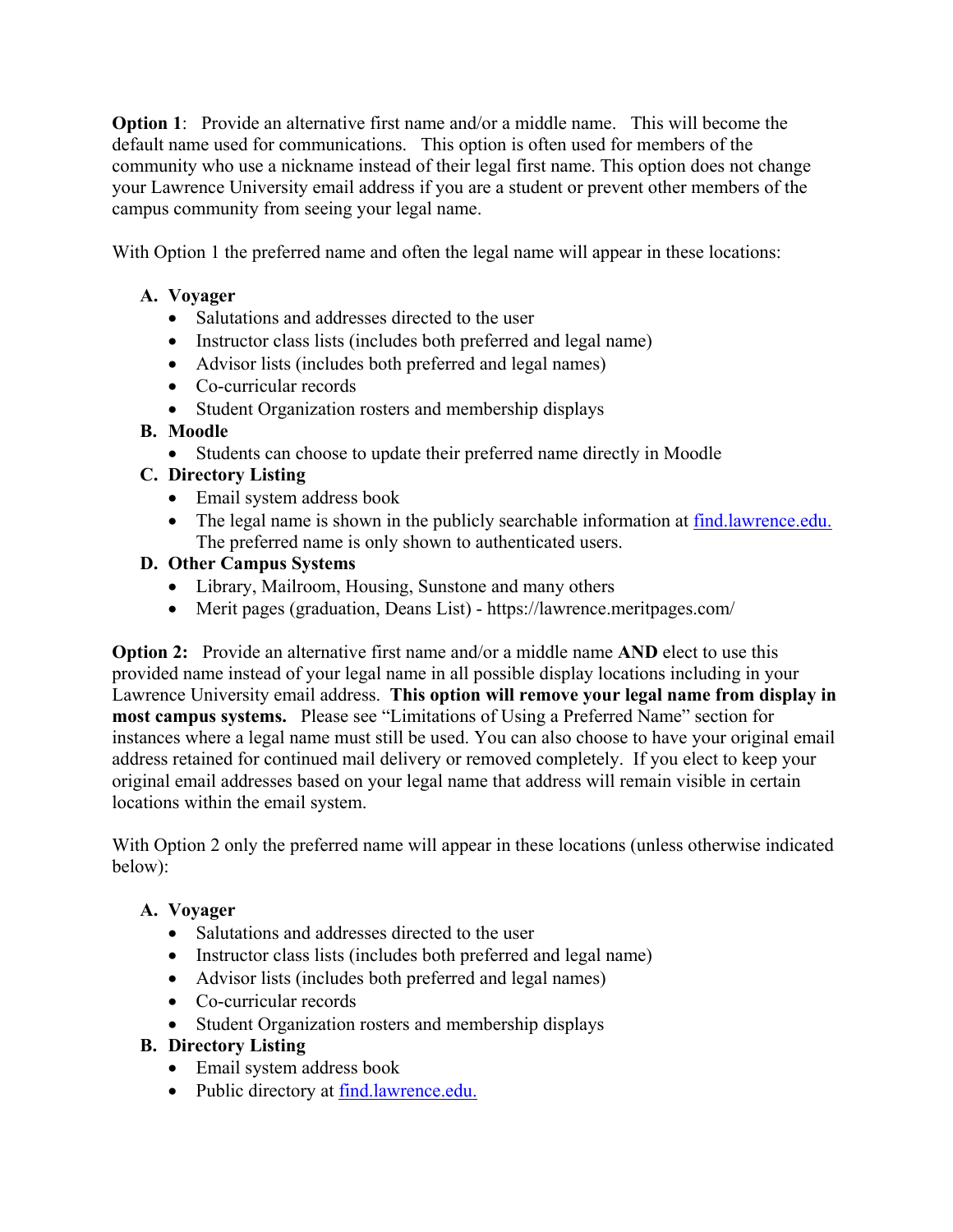#### **C. Other Campus Systems**

- Library, Mailroom, Housing, Sunstone and many others
- Merit pages (graduation, Deans List) https://lawrence.meritpages.com/

To select either of these two options and to make a change to how your name is displayed login to Voyager and then click **Personal Information**, choose **How to Change Personal Information**, and then pick the option for **Name, Gender, or Pronouns.** 

### **Limitations of Electing a Preferred Name**

Lawrence University has developed this policy to reflect best practice recommendations for the use of a Preferred Name. However, this policy will not be interpreted inconsistently with federal, state, and local requirements governing records. Accordingly, while the University will ensure its due diligence to honor the use of a Preferred Name, a Preferred Name cannot be honored beyond the following parameters:

- A. **Legal Identity**. Certain University records and systems require a legal name. A Community Member's legal name must match that shown on the social security card (in the case of employment) or other documents establishing the employee's or student's legal name, such as a birth certificate, marriage certificate, or court order effecting a change of name. The University cannot change a student's legal name.
- B. **Academic Records**. A student's (or alum's) legal name will remain the key to their academic record. In general, information about the student is used to conduct the regular business of the University and, upon their request, will be sent to others (i.e., transcript).

A Community Member's legal name will appear in the following locations:

- A. Academic transcripts
- B. Enrollment and degree verifications (scholarships, financial aid, insurance, employment, other education)
- C. Diplomas (unless specific request made prior to graduation)
- D. Financial aid materials
- E. Student accounts
- F. Human Resources/Payroll
- G. LU voter ID card

### **II. Legal Name Change Procedure**

Prior to processing a legal name change with the Registrar, Community Members must legally change their name by submitting the appropriate documents at the appropriate office. Community Members should ensure that their name change has been processed with the Social Security Administration to avoid any issues accessing records, such as academic records.

A. **Student Procedure**. Students who wish to change their legal name with the University must contact the Registrar's Office. To update a student's academic record, the Registrar